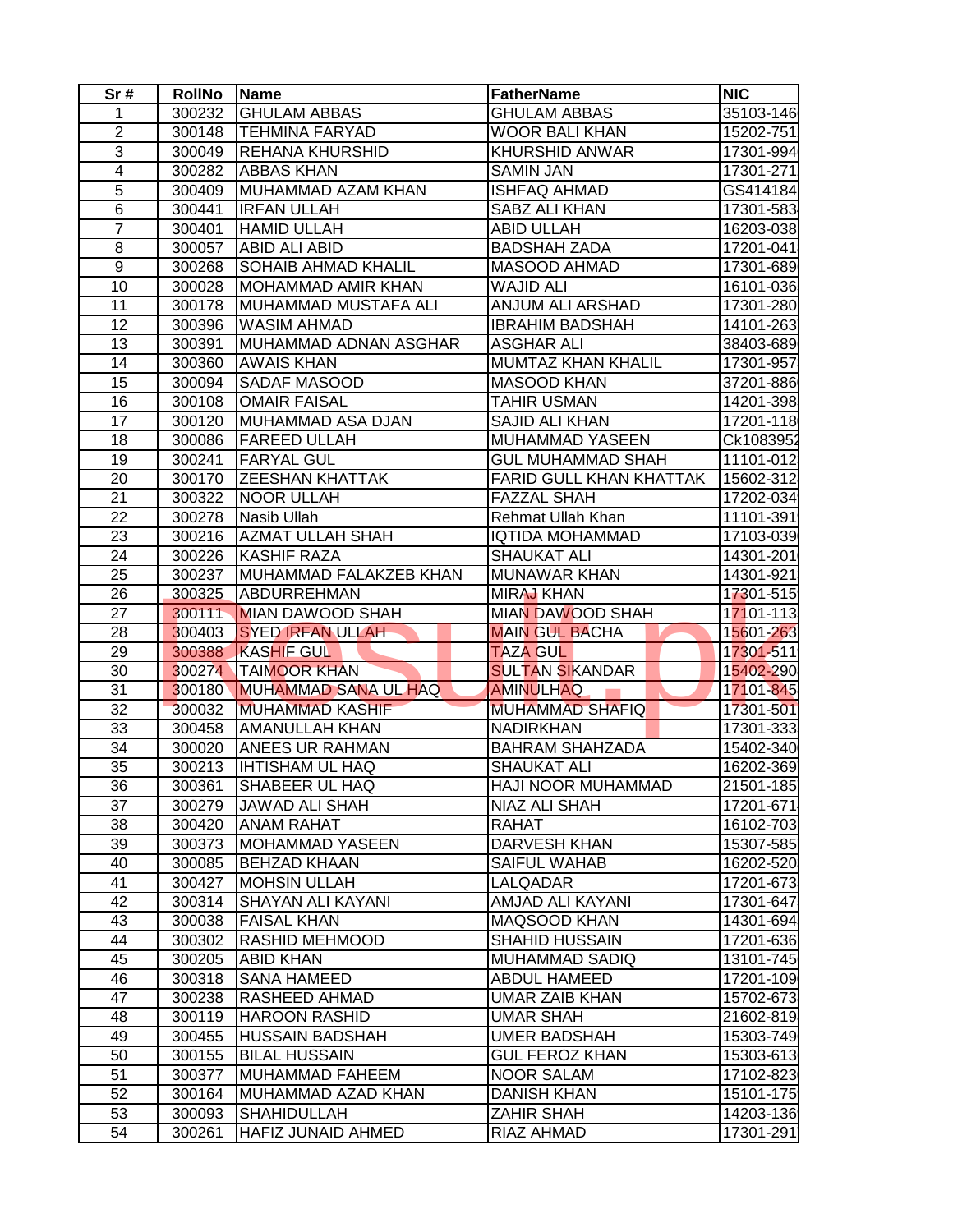| 55 | 300048 | <b>ABDUL HAMEED</b>      | <b>ABDUL AHMAD</b>        | KA108532  |
|----|--------|--------------------------|---------------------------|-----------|
| 56 | 300425 | <b>IQRA GUL</b>          | <b>ATTAULLAH KHAN</b>     | 17301-565 |
| 57 | 300144 | <b>SAYED KHALILULLAH</b> | <b>SAYED SAHIB JAN</b>    | P01219849 |
| 58 | 300145 | <b>AZAZ ALI</b>          | <b>ALI AKBAR</b>          | 17102-376 |
| 59 | 300415 | <b>SABIR HUSSAIN</b>     | TAJ MALOOK                | 16202-816 |
| 60 | 300260 | ASIF JAN                 | ABDULLAH JAN              | 17101-640 |
| 61 | 300218 | <b>SHAROON JAN</b>       | ARSHAD JAN                | 11101-843 |
| 62 | 300248 | <b>IRFAN ALI</b>         | <b>HAMEED HUSSAIN</b>     | 21303-051 |
| 63 | 300075 | <b>FAWAD AHMAD</b>       | <b>NISAR AHMAD KHAN</b>   | 17101-223 |
| 64 | 300202 | <b>MUHAMMAD SAIM</b>     | MUHAMMAD ISRAFAIL         | 14301-733 |
| 65 | 300269 | SALMAN HAIDER            | SAYED MAZHAR ALI SHAH     | 16101-368 |
| 66 | 300016 | MUHAMMAD ARSALAN AYAZ    | MUHAMMAD AYAZ             | 17301-223 |
| 67 | 300215 | ABBAS ALI QURASHI        | <b>MAZHAR ALI QURASHI</b> | 17301-069 |
| 68 | 300399 | <b>ANEES UR RAHMAN</b>   | AZIZ UR RAHMAN            | 15701-537 |
| 69 | 300335 | <b>MUHAMMAD SHAHAB</b>   | <b>HUMAYUN</b>            | 16102-882 |
| 70 | 300378 | <b>MUHAMMAD QASIM</b>    | <b>SHARIF KHAN</b>        | 16102-126 |

## [Result.pk](http://www.result.pk/)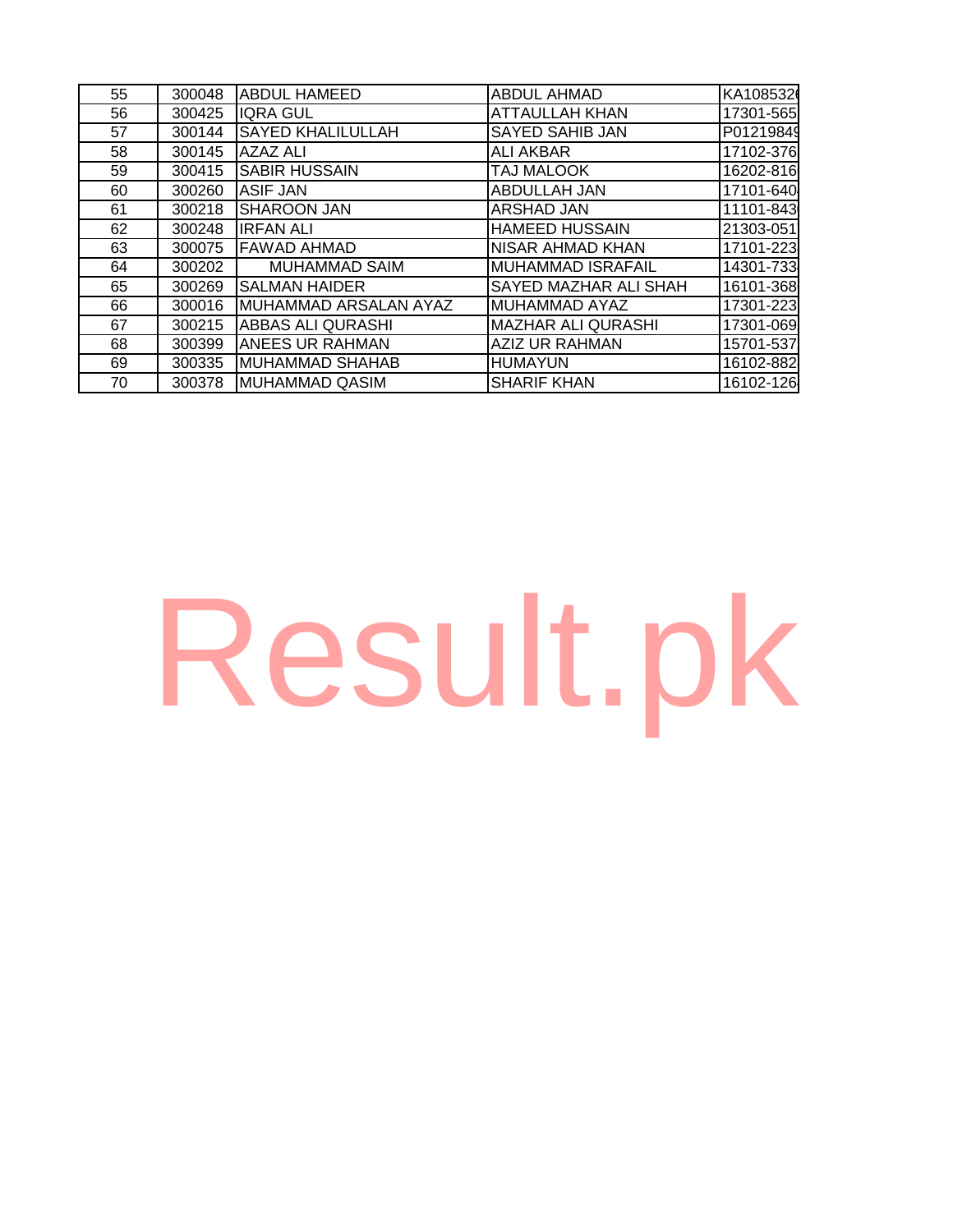|                 | <b>NTS Marks SubjectName</b>         |
|-----------------|--------------------------------------|
| 85              | <b>Computer Science</b>              |
| 80              | <b>Computer Science</b>              |
| 79              |                                      |
| 78              | Computer Science<br>Computer Science |
| $\overline{75}$ | Computer Science                     |
| $\overline{75}$ | Computer Science                     |
| $\overline{75}$ | <b>Computer Science</b>              |
| $\overline{74}$ | Computer Science                     |
| 74              | <b>Computer Science</b>              |
| 73              | Computer Science                     |
| 73              | Computer Science                     |
| 73              | <b>Computer Science</b>              |
| 72              | Computer Science                     |
| 72              | <b>Computer Science</b>              |
| 70              | <b>Computer Science</b>              |
| 70              | <b>Computer Science</b>              |
| 70              | Computer Science                     |
| 70              | Computer Science                     |
| 69              | Computer Science                     |
| 69              | Computer Science                     |
| 68              | Computer Science                     |
| 68              | <b>Computer Science</b>              |
| 68              | <b>Computer Science</b>              |
| 67              | <b>Computer Science</b>              |
| 67              | <b>Computer Science</b>              |
| 67              | <b>Computer Science</b>              |
| 66              | <b>Computer Science</b>              |
| 66              | <b>Computer Science</b>              |
| 65              | <b>Computer Science</b>              |
| 65              | <b>Computer Science</b>              |
| 65              | <b>Computer Science</b>              |
| 64              | <b>Computer Science</b>              |
| 64              | Computer Science                     |
| 64              | <b>Computer Science</b>              |
| 64              | <b>Computer Science</b>              |
| 63              | Computer Science                     |
| 62              | Computer Science                     |
| 62              | <b>Computer Science</b>              |
| 61              | <b>Computer Science</b>              |
| 61              | <b>Computer Science</b>              |
| 61              | <b>Computer Science</b>              |
| $\overline{6}0$ | <b>Computer Science</b>              |
| 60              | <b>Computer Science</b>              |
| 60              | <b>Computer Science</b>              |
| 59              | <b>Computer Science</b>              |
| 59              | Computer Science                     |
| 58              | Computer Science                     |
| 57              | <b>Computer Science</b>              |
| 57              | Computer Science                     |
| 56              | Computer Science                     |
| 56              | <b>Computer Science</b>              |
| 55              |                                      |
| $5\overline{5}$ | Computer Science<br>Computer Science |
| 55              | Computer Science                     |

## [Result.pk](http://www.result.pk/)